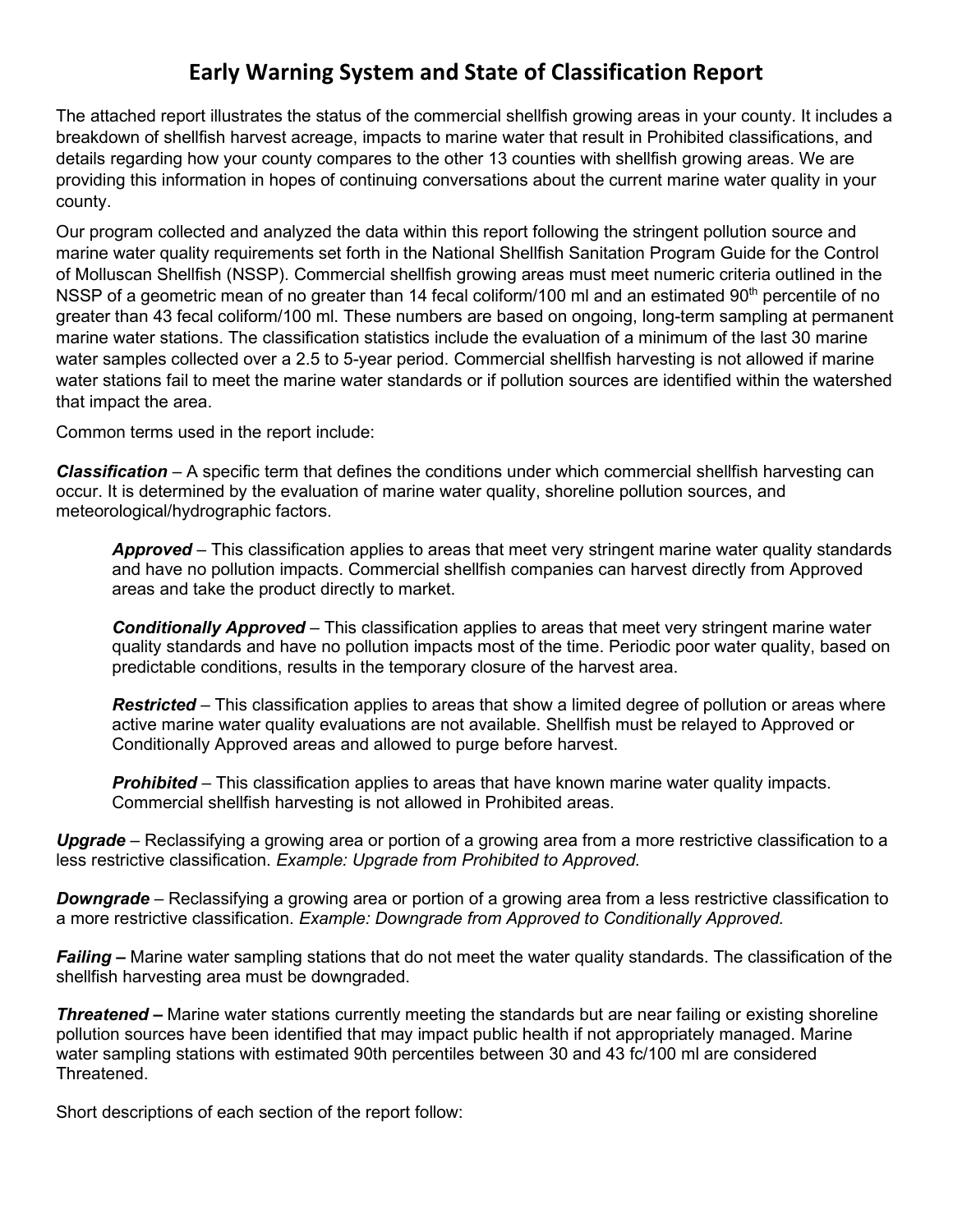#### **CLASSIFICATION & RANK**

Classified commercial shellfish growing areas vary in size from under 500 acres to over 46,000 acres. The rank is based on each category's relationship to the same category in the other counties with commercial shellfish growing areas. There are 14 counties with shellfish growing areas in Washington State. The total classified acres in a county accounts for all Approved, Conditionally Approved, Restricted, and Prohibited acres. The number of marine water stations in a county denotes how many permanent stations are routinely sampled each year.

#### **CLASSIFICATION BREAKDOWN & REASONS FOR PROHIBITED CLASSIFICATIONS**

This figure shows a breakdown of the classifications and reasons for the Prohibited classifications. While the Nonpoint denotation in the Prohibited classification chart is based on poor water quality; the Wastewater Treatment Plant (WWTP) and Marina portions are based on the potential to pollute. Potential upset conditions at a WWTP and discharges from boats in a marina are used to calculate these areas.

#### **UPGRADES & DOWNGRADES**

This table lists recent classification upgrades and downgrades.

#### **FECAL COLIFORM ROLLING ESTIMATED 90th PERCENTILES**

This figure shows the water quality trend over the last 8 years for all stations defined as threatened or failing and includes demarcations of the minimum Threatened threshold (30 FC/100mL) and minimum Failing threshold (43 FC/100mL). The trend lines illustrate the change in bacterial marine water quality at those stations over time. The fecal coliform level for each point is defined based on the estimated 90<sup>th</sup> percentile calculation of the previous 30 marine water samples.

#### **COMMERCIAL SHELLFISH GROWING AREA MAPS**

Page 2 includes maps of all shellfish growing areas in the county and insets of areas with Threatened or Failing stations. Stations circled in black are threatened and in danger of failing – these areas should be, or should continue to be, the focus of water quality restoration work to prevent future downgrades. Stations circled in red are failing and subject to be downgraded to a more restrictive classification. These stations will require improvements in marine water quality and work completed to remediate pollution sources in order to be upgraded again.

#### **SHELLFISH PROGRAMS CONTACT**

For the 2021 Growing Area Annual Reports, please visit <http://www.doh.wa.gov/CommunityandEnvironment/Shellfish/GrowingAreas/AnnualReports>

For current Growing Area classifications and water quality, please visit [www.doh.wa.gov/commercialshellfishmap](http://www.doh.wa.gov/commercialshellfishmap)

For further information, please contact:

- **Scott Chernoff** at [scott.chernoff@doh.wa.gov](mailto:scott.chernoff@doh.wa.gov) or (360) 236-3329 Mason, Pierce, Island, Snohomish, Thurston, and Whatcom counties
- **Trevor Swanson** at [trevor.swanson@doh.wa.gov](mailto:trevor.swanson@doh.wa.gov) or (360) 236-3313 Clallam, Grays Harbor, Kitsap, Jefferson, Pacific, and Skagit counties

**Jean Frost** at [jean.frost@doh.wa.gov](mailto:jean.frost@doh.wa.gov) or (360) 489-2384 King and San Juan counties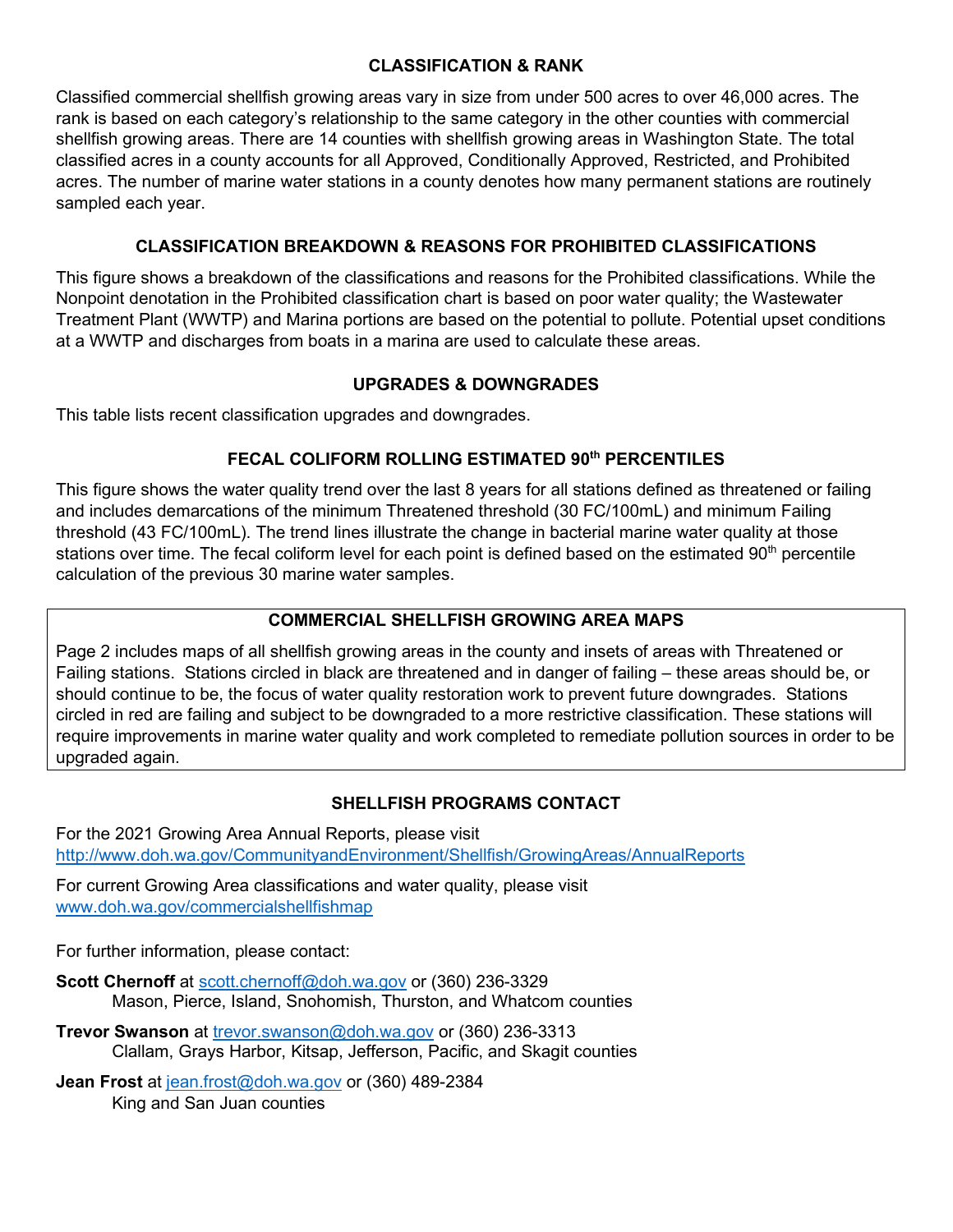## **2022 Jefferson County: Water Quality Early Warning System Report (through end of 2021)**

**Shellfish Programs | Office of Environmental Health and Safety | Washington State Department of Health**